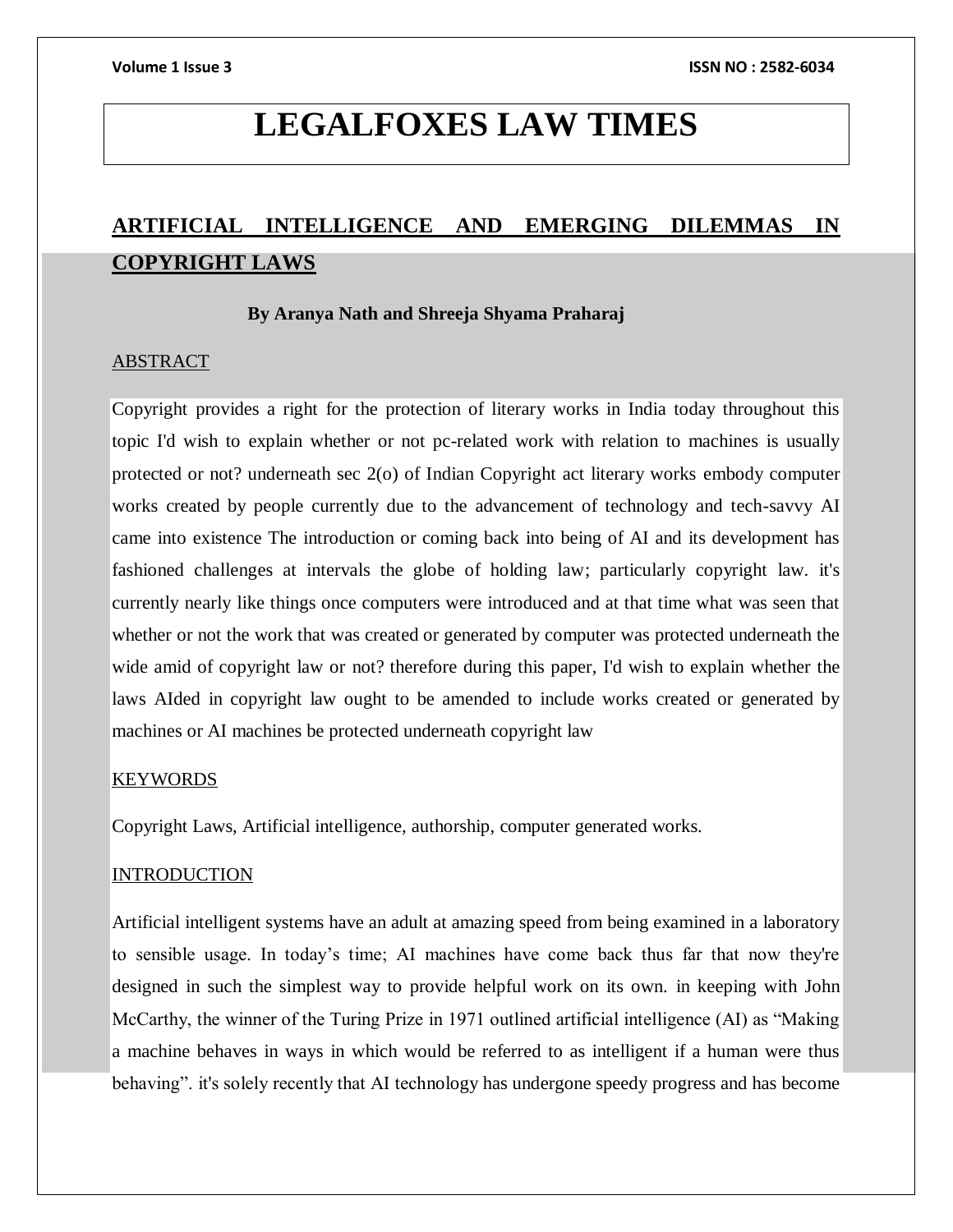one among the most well-liked trends of the current world. a number of its options are provided below first is that the creative thinking it doesn't copy from sources that are accessible however they produce work that's original and new. Its learning capability is incredibly high as a result of it continues to method knowledge owing to the utilization of feedbacks it gets and keeps on rising the results with the assistance of this feedbacks. The most reason behind AI on our day to day lives is intensively being deliberated upon in virtually every corner of the world. It's garnered a lot of required attention not solely from the business and academe however additionally from the policy manufacturers and judiciary. Currently, a matter arises whether or not the machine be an author or an inventor? Ought to AI-generated inventions be considered state of art? Who is that the owner of AI-generated works or inventions? Who should be controlled to blame for the creations and innovations generated by AI, if they move into different' rights or violate other legal provisions? This text proposes to deal with such problems and endeavors to produce suggestions thus on correct the law with the current developments.

# ARTIFICIAL INTELLIGENCE AND COPYRIGHT

Traditional copyright law doesn't acknowledge AI-generated works. It solely protects the initial creations of a personality's being. In a very notable monkey-selfie copyright dispute, U.S. copyright workplace processed that to fall at intervals the protecting defend of copyright law a piece should be created by a human being.<sup>1</sup> This call gave rise to challenges for the copyright ability of AI-generated works.

However, in the UK the law is very totally different. In the UK copyright act, there's a provision that stipulates that if a piece is computer-generated then the author is taken to be the one who expedited the work to be created. On similar terms, we are able to assume that the author of AI generated work would be one who created.  $2$  This call gave rise to challenges for the copyright ability of ai-generated works.

However, in the UK the law is very totally different. In the UK copyright act, there's a provision that stipulates that if a piece is computer-generated then the author is taken to be the one who

l

<sup>1</sup> *Naruto v Slater (PETA)* 15-cv-4324.

<sup>2</sup> Copyright Designs and Patents Act 1988 (CDPA 1988) s 9(3)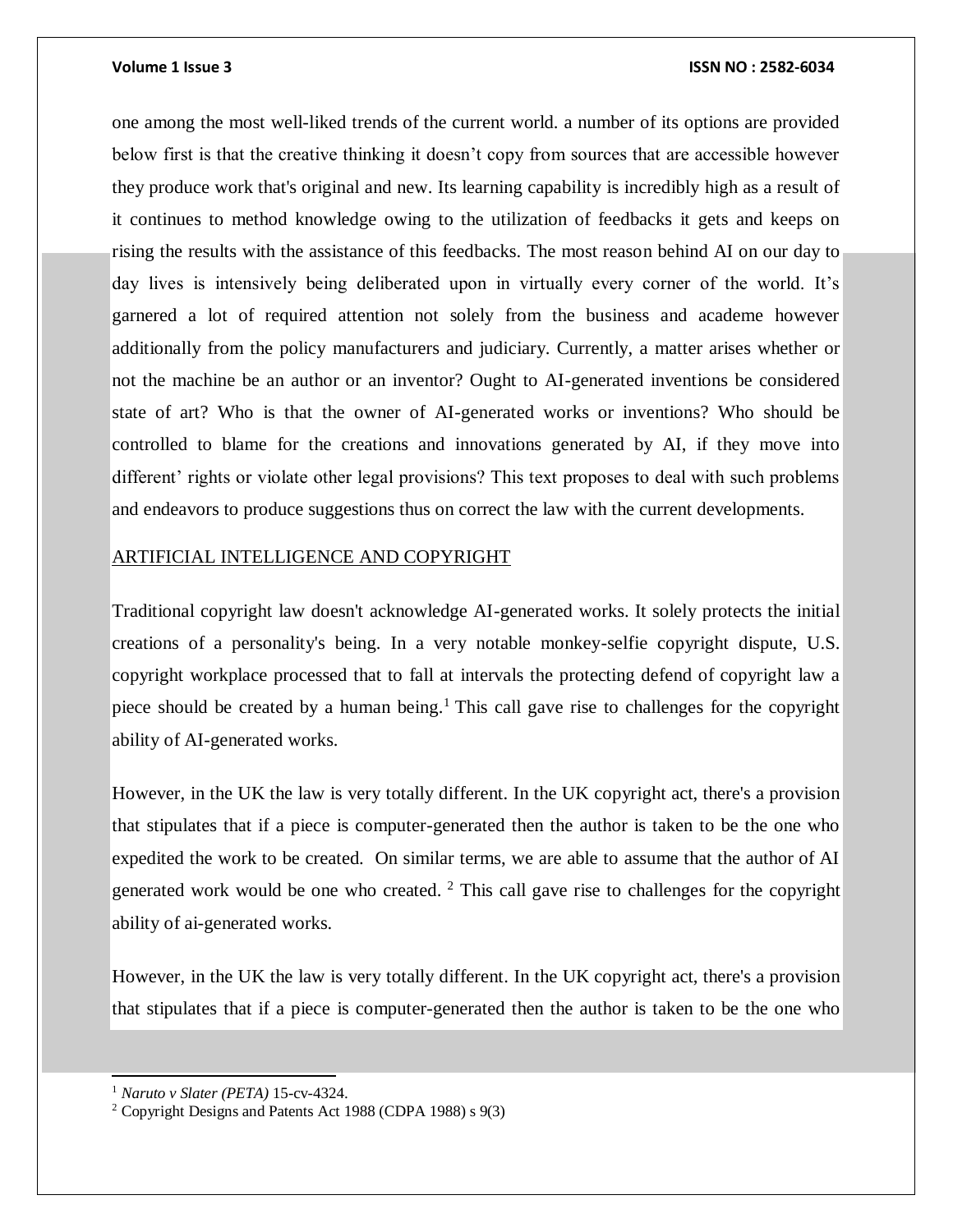expedited the work to be created. On similar terms, we are able to assume that the author of ai generated work would be one created;"<sup>3</sup>

The complexness arises wherever AI becomes a lot of advanced and totally autonomous and once it's the freedom to form its own selections, it should become even a lot of difficult to mention with certainty by whom the arrangement necessary for the creation of labor undertaken. As per the current state of affairs solely the human-authors of artistic works might relish copyright protection. However, some students have advocated the thought of granting copyright to non-human authors. They argue that the realm of word "authorship" ought to be widened to include each human and non-human author.<sup>4</sup> The authorship of a piece created by AI remains contentious. it's probably to mention that to starting motor any AI primarily based work human intervention is important however to see the author/owner in a very state of affairs wherever AI plays a number one role in finishing the work remains beneath clouds

# PROBLEMS IN APPLYING THE TRADITIONAL APPROACH (AUTHORSHIP)

There return loads of obstacles in applying ancient copyright frameworks to works that are created by artificially intelligent machines.

### MACHINE AS AUTHOR

There is this chance or proposal that we tend to offer authorship to the artificial intelligence machine or software. By giving allocation or authorship rights to the machine itself we'll align with the court's approach of the award the one who is chargeable for the creation of the copyrightable work. Because the machine is chargeable for the top product there comes a touch problem that software systems and machines don't seem to be a legal entity. It's logical to grant authorship rights to the machine itself however the courts won't grant associate degree entity the authorship rights that don't seem to be even a legal person or entity.

If we flip machines into authors then the sole profit that comes out of it's that it is primarily based upon the terrible core plan of intellectual property rights that the creator is that the author

 $3$  Copyright Act 1957 s 2(d) (iv).

<sup>4</sup> Ryan Abbott, 'I Think, Therefore I Invent: Creative Computers and the Future of Patent Law' (2016) 57 B.C. L. REV. 1079; Colin R. Davis, 'An Evolutionary Step in Intellectual Property Rights— Artificial Intelligence and Intellectual Property' (2011) 27 COMPUTER L. & SECURITY REV. 601.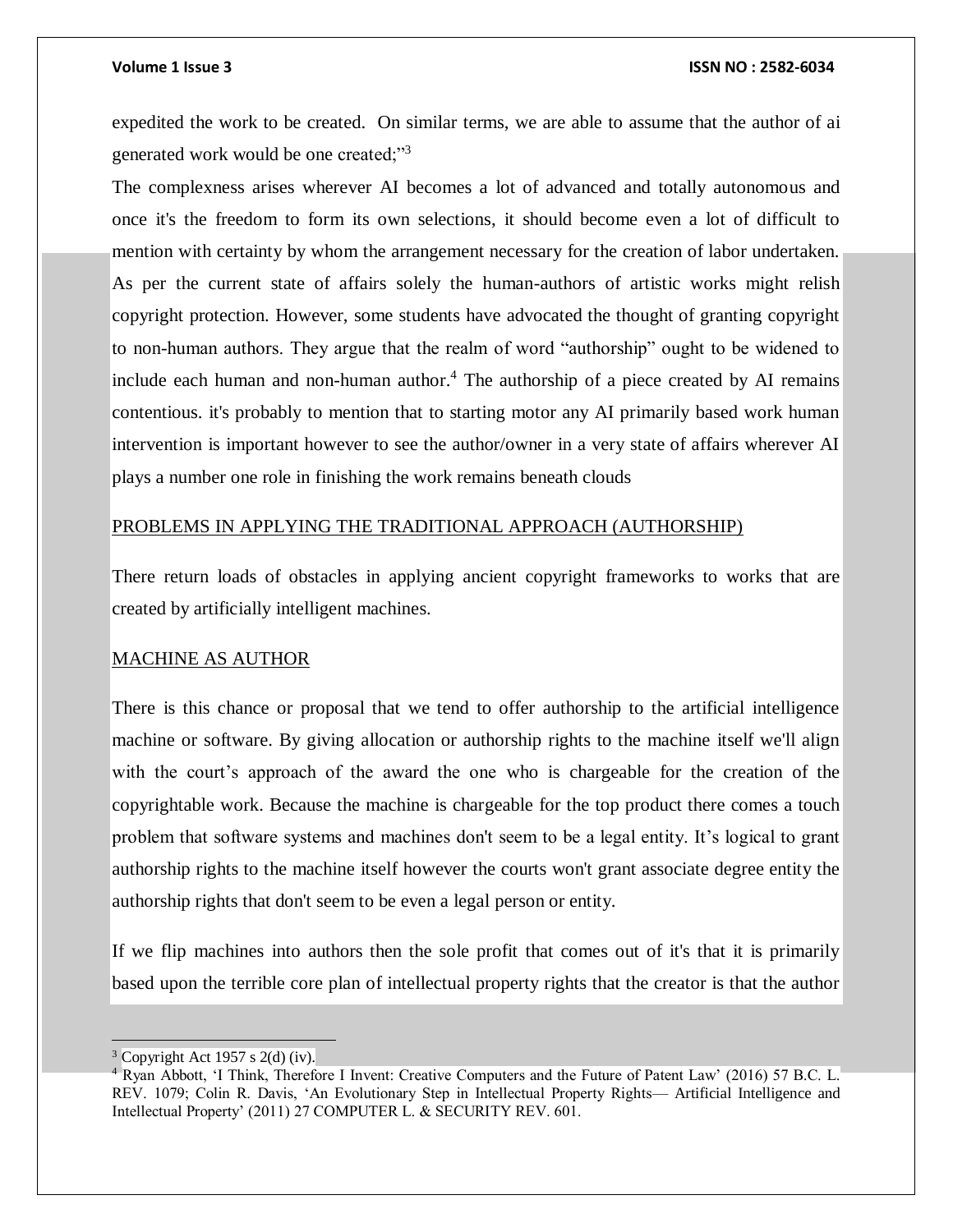itself. This can even be helpful as a result of then the complex legal solutions to assign the authorship to the persons who haven't contributed to the artistic method are resolved.

It is additionally doable to assign authorship rights to the artificial intelligence system within the circumstances expressed below: –

• That computing machine creates works that are random or can't be anticipated.

• The algorithm on that the artificial intelligence machine works ought to be innocent of any human intervention to make sure it acts severely.

• The artificial intelligence machine on its own to determine once to form the work.

Machines are allotted authorship rights only they act like humans and therefore the characteristic of consciousness develops into them. The machine ought to be capable of deciding once and the way the work is to be created solely then they're going to act autonomously. The EU Union commission is making an attempt to amend laws to supply rights to machines or robots. Currently, the core plan behind intellectual property rights is to supply the motivation to the authors however within the case of machines being author, they are doing not would like an incentive to form works. If we offer authorship to the machines then the opposite people that are concerned within the artistic method reminiscent of engineer and end-user are empty their rights and that they have additionally invested with their time, cash, and labor within the artistic method further. During this case, an answer is there that we tend to shall give joint authorship to the engineer and therefore the algorithmic rule. However the matter here arises that each the author's work is to be distinguishable but in a very complicated mechanism reminiscent of machine learning, it's next to not possible to see what was the author's contribution within the creation of the work. thus this answer of providing joint authorship is also not applicable as a result of it's terribly troublesome to see UN agency contributed what quantity in a very complicated mechanism concerned within the works created by the artificial intelligence machines.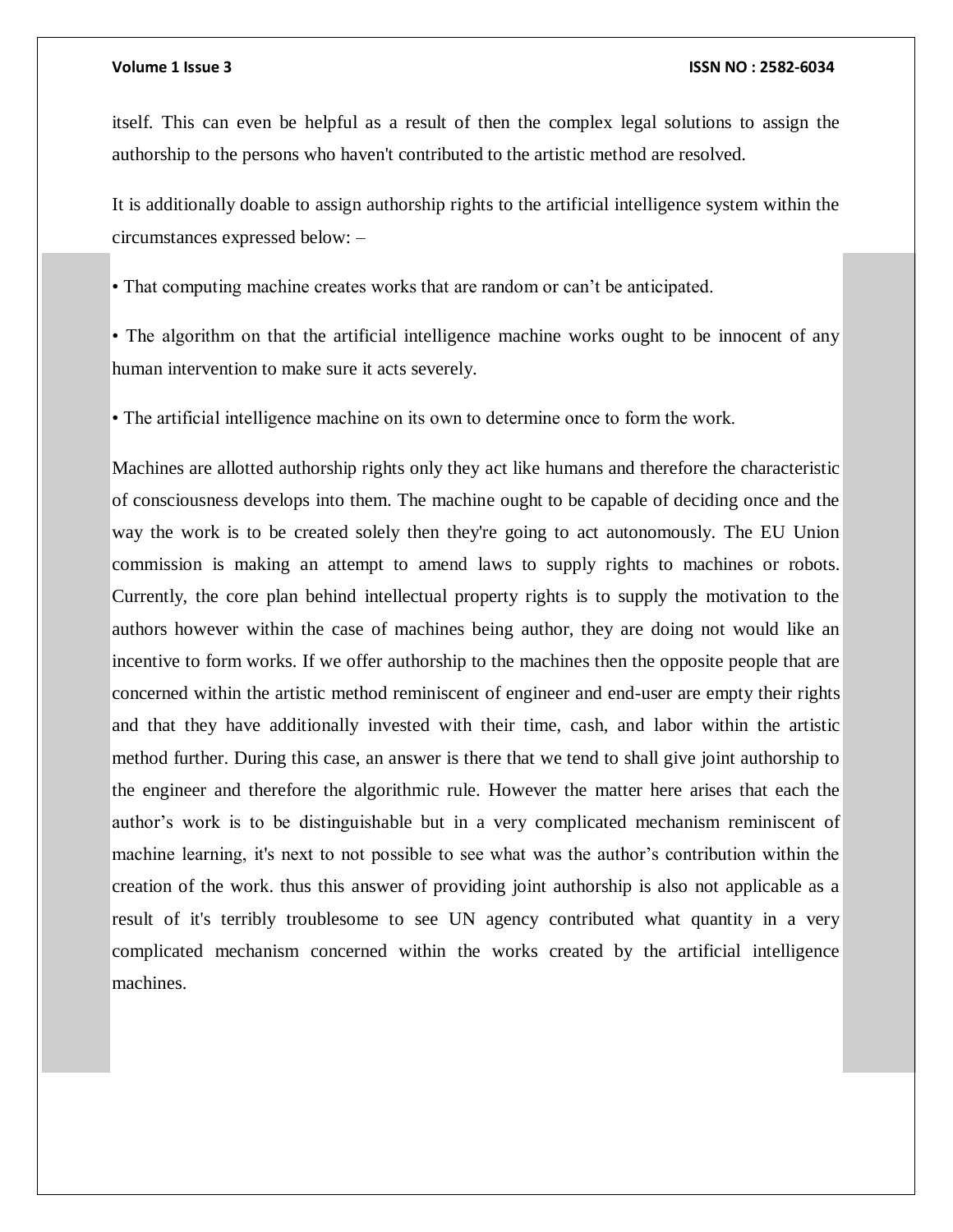## PROGRAMMER AS AUTHOR

The programmer is that the one who has poured out his heart and soul. they're those who perceive the rule and also are terribly on the brink of the artistic method and are the most important contributor within the creative process itself. They will also explain the rule better than anyone else because primarily, it's their product that's the rule. they need to be invested with their labor and time into creating such a rule that they ought to be rewarded for it by giving them the authorship rights to the works created by the artificial intelligence machine. While not a programmer into the equation and its power, the ultimate product would haven't been created possible at all.

By giving authorship rights to the programmer the core plan of the holding rights gets highlighted that is that it'll provide incentives to them to additional improve the artificial intelligence machine and additionally will increase the number of computing works. The proof of such argument can be seen in cases such as *Nova Productions Ltd v Mazooma Games Ltd.*<sup>5</sup> in this case, the parties were electronic pool game creators. Here the court that is the UK Royal Court gave the authorship rights to the programmer as he was the creator of the infringed element of the video game. Another example of a similar case like that can be of the *Atari Inc. v. North American Philips Consumer Elec. Corp.,<sup>6</sup>* during this case, additionally the authorship was given to the programmer who was the creator of in-game images and shows that were controversial. If the copyright is provided or granted to the programmer of the rule then it'd be an injustice to the program or the machine itself because the machine on its own created the work and not the programmer. The machine acted autonomously and not the programmer directly contributed to the creating of the work potential. Also, the programmers are rewarded doubly if we provide authorship rights to the artificial intelligence created work i.e., one for the creation of computing machines and different for the outputs that pop out of the artificial intelligence machine.

5 [2007] EWCA Civ 219; [2007] EMLR 427; [2007]

l

<sup>6</sup> 459 U.S. 880 (1982);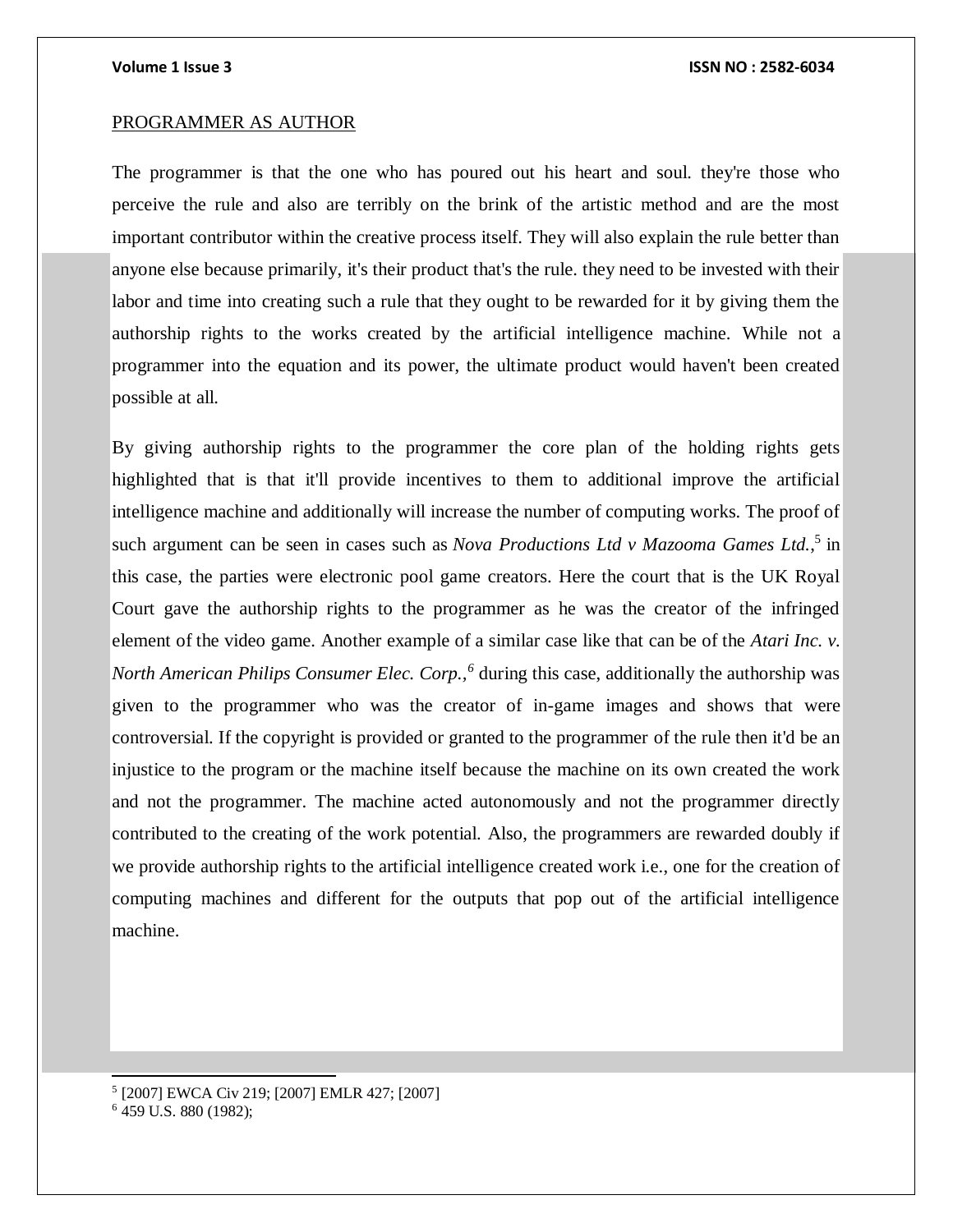### USER AS AUTHOR

The user ought to be the one WHO should get the authorship rights as a result of he's the one who uses the artificial intelligence machine as a tool to specific his creative side. it's based mostly upon the actual fact that the tool would haven't existed if it wasn't for the user within the initial place. However, this position would be tough to anticipate once the user's contribution is to one bit of a button. If we have a tendency to provide authorship rights to the user or the enduser of the program then that may diminish any incentives for the programmers to form or improve the artificial intelligence machine. This position can't be defended as a result of it'll be seen as free-riding on the efforts and labor of the programmer that is unfair in my opinion. it'll have a negative impact on the programmer's talent as they'll not get any incentives to create new works and so innovation will get set out from the planet of artificial development and the artificial intelligence won't grow so much or will not develop because it ought to are.

In my opinion, as a law student, it ought to lean in the public domain in order that every person should be benefitted out of it. it'll solve the matter of authorship as a result of then the user of the program that's the one who has concerned the open license of the program will use his power and develop or build amendment to the open-sourced program and this manner the user and therefore a programmer are an equivalent person and this can ultimately solve the problem of the authorship additionally. Work generated by the artificial intelligence machine ought to be openly licensed.

## POSSIBLE SOLUTION

The most plausible or effective solution for all of this can be that the work generated by the artificial intelligence machine ought to be provided to the general public domain. This solution is practical and has terribly minor drawbacks or few drawbacks. this suggests that the author is that the machine itself here. it's code that's not a legal entity so no rights are underprivileged off of it because there were no rights at all to start with. Also, the programmer will get his code proprietary and since of that it'll receive adequate protection and can even be salaried for. Well, the end-user was empty copyrighting the work generated by the artificial intelligence machine still he can do modification thereto and may produce a piece of his own and in that derivative work, he will get copyright in it. By providing the works generated by the artificial intelligence